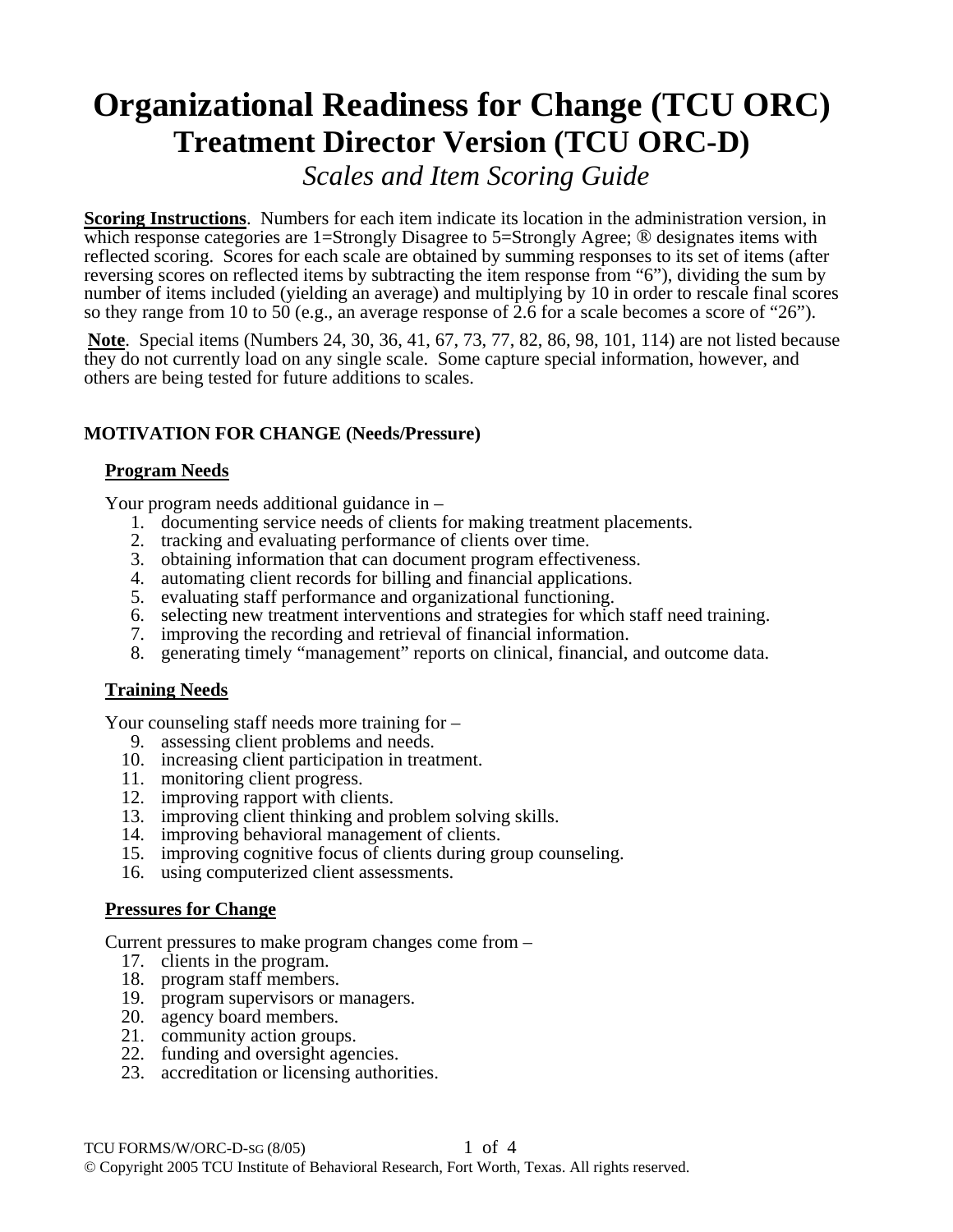#### **RESOURCES**

#### **Offices**

- 25. Your offices and equipment are adequate.
- 34. Offices here are adequate for conducting group counseling.
- 74. Offices here allow the privacy needed for individual counseling.
- 108. This program provides a comfortable reception/waiting area for clients.

#### **Staffing**

- 58. There are enough counselors here to meet current client needs.
- 92. A larger support staff is needed to help meet program needs. ®
- 110. Frequent staff turnover is a problem for this program. ®
- 111. Counselors here are able to spend enough time with clients.
- 112. Support staff here have the skills they need to do their jobs.
- 113. Clinical staff here are well-trained.

#### **Training**

- 33. Staff training and continuing education are priorities at this program.
- 48. You learned new management skills or techniques at a professional conference in the past year.
- 59. The budget here allows staff to attend professional conferences each year.
- 85. This program holds regular inservice training.

#### **Equipment**

- 46. Client assessments here are usually conducted using a computer.
- 56. Computer problems are usually repaired promptly at this program.
- 62. Most client records here are computerized.
- 90. You have a computer to use in your personal office space at work.
- 107. Computer equipment at this program is mostly old and outdated. ®
- 109. Staff here feel comfortable using computers.
- 115. More computers are needed in this program for staff to use. ®

## **Internet**

- 37. You used the Internet (World Wide Web) to communicate with other treatment professionals (e.g., list serves, bulletin boards, chat rooms) in the past month.
- 44. You have easy access for using the Internet at work.
- 71. You used the Internet (World Wide Web) to access drug treatment information in the past month.
- 102. You have convenient access to e-mail at work.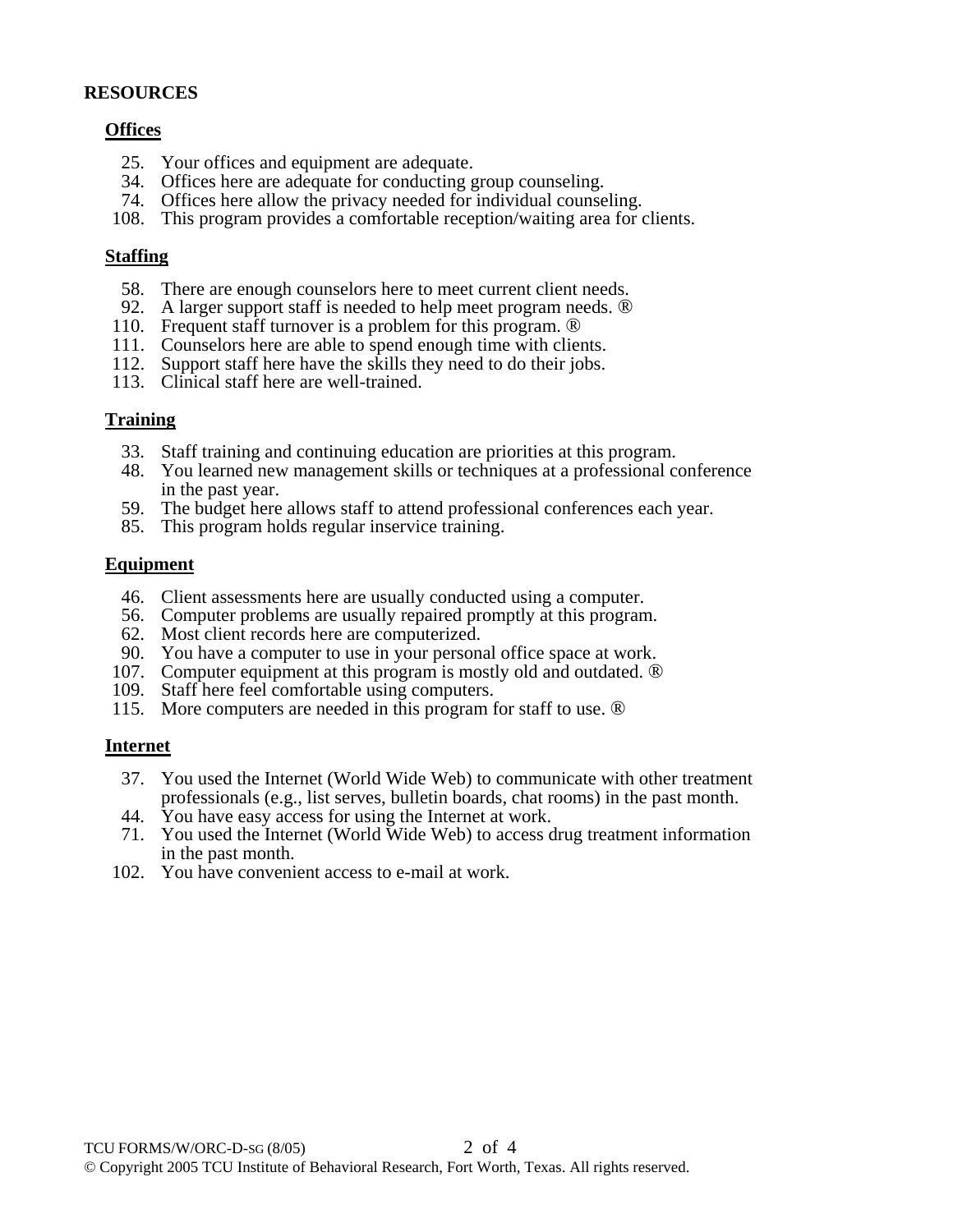## **STAFF ATTRIBUTES**

## **Growth**

- 52. This program encourages and supports professional growth.
- 54. You read about new techniques and treatment information each month.
- 60. You have enough opportunities to keep your management skills up-to-date.
- 81. You regularly read professional journal articles or books on drug abuse treatment.
- 94. You do a good job of regularly updating and improving your skills.

#### **Efficacy**

- 26. You have the skills to conduct effective staff meetings.
- 49. You consistently plan ahead and carry out your plans.
- 68. You usually accomplish whatever you set your mind on.
- 89. You are effective and confident in doing your job.
- 96. You are highly effective in working with community leaders and board members.

#### **Influence**

- 35. You frequently discuss new counseling ideas with staff.
- 43. Staff generally regard you as a valuable source of information.
- 83. Staff readily implement your ideas for changing program procedures.
- 88. Staff seek your opinions about counseling and treatment issues.
- 100. Your staff readily follows your leadership.
- 106. You are viewed as a strong leader by the staff here.

#### **Orientation (scale not computed)**

- 29. Psychodynamic theory is commonly used in counseling here.
- 39. Pharmacotherapy and medications are important parts of this program.
- 53. Behavior modification (contingency management) is used with many clients here.
- 78. 12-step theory (AA/NA) is followed by many of the counselors here.
- 105. Cognitive theory (RET, RBT, Gorski) guides much of the counseling here.

## **Adaptability**

- 63. You are willing to try new ideas even if some staff members are reluctant.
- 64. Learning and using new procedures are easy for you.
- 75. You are sometimes too cautious or slow to make changes. ®
- 104. You are able to adapt quickly when you have to shift focus.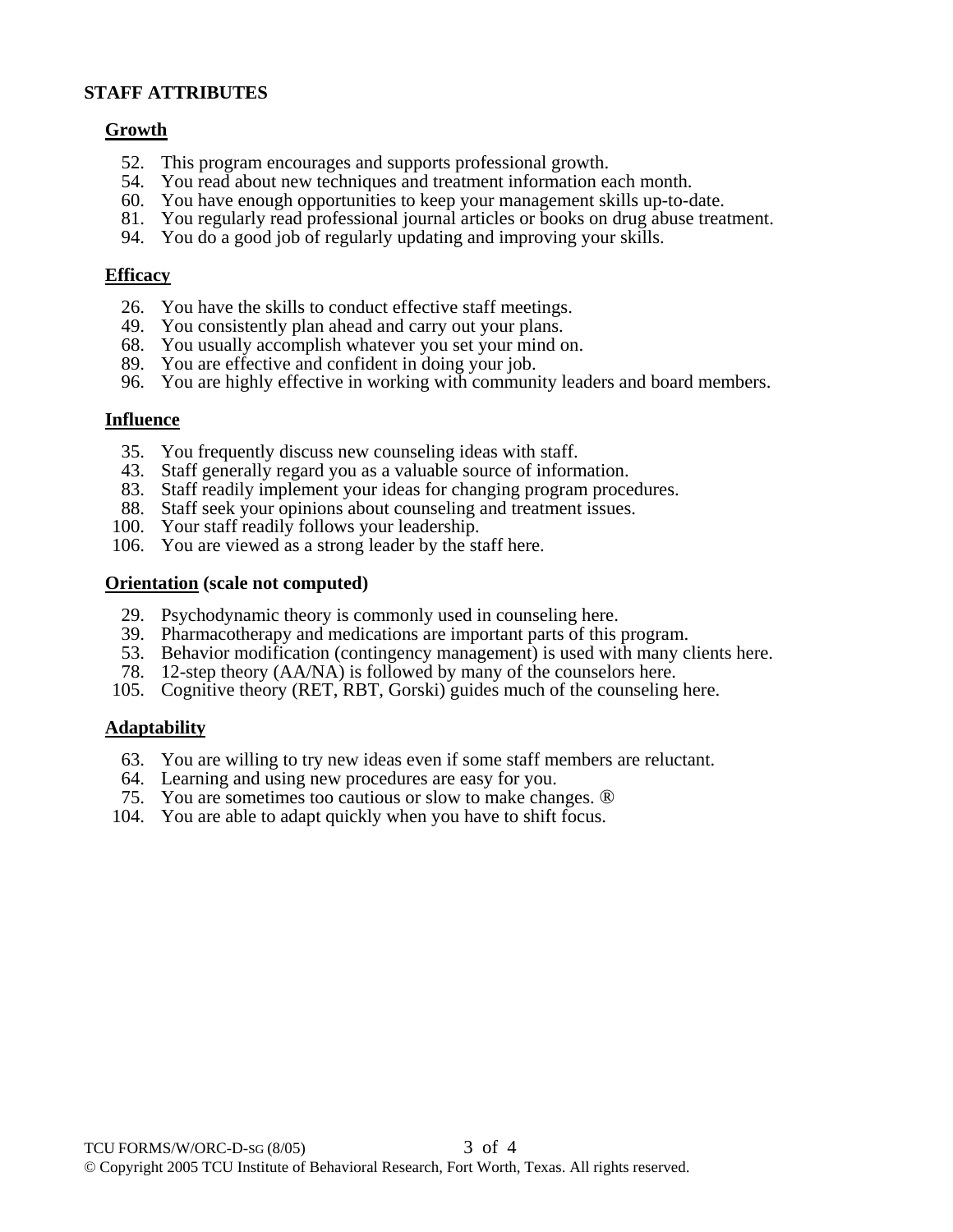# **ORGANIZATIONAL CLIMATE**

#### **Mission**

- 27. Some staff get confused about the main goals for this program. ®
- 31. Program staff understand how this program fits as part of the treatment system in your community.
- 47. Your duties are clearly related to the goals of this program.
- 65. This program operates with clear goals and objectives.
- 99. You have a clear plan for leading this program.

#### **Cohesion**

- 28. Staff here all get along very well.
- 40. There is too much friction among staff members. ®
- 45. The staff here always work together as a team.
- 55. Staff here are always quick to help one another when needed.
- 61. Mutual trust and cooperation among staff in this program are strong.
- 91. Some staff here do not do their fair share of work. ®

#### **Autonomy**

- 32. Treatment planning decisions for clients here often have to be revised by a counselor supervisor. ®
- 38. You fully trust the professional judgment of staff who work with clients here.
- 51. Counselors here are given broad authority in treating their own clients.
- 70. Counselors here often try out different techniques to improve their effectiveness.
- 76. Staff members think they have too many rules here. ®

#### **Communication**

- 42. You always listen to ideas and suggestions from staff.
- 72. The formal and informal communication channels here work very well.
- 79. Program staff are always kept well informed.
- 84. More open discussions about program issues are needed here. ®
- 95. Staff members always feel free to ask questions and express concerns in this program.

## **Stress**

- 50. You are under too many pressures to do your job effectively.
- 66. Staff members often show signs of stress and strain.
- 80. The heavy workload here reduces program effectiveness.
- 97. Staff frustrations are common here.

## **Change**

- 57. Novel treatment ideas by staff are discouraged. ®
- 69. You can change procedures here quickly to meet new conditions.
- 87. You frequently hear good staff ideas for improving treatment.
- 93. The general attitude here is to use new and changing technology.
- 103. You encourage counselors to try new and different techniques.